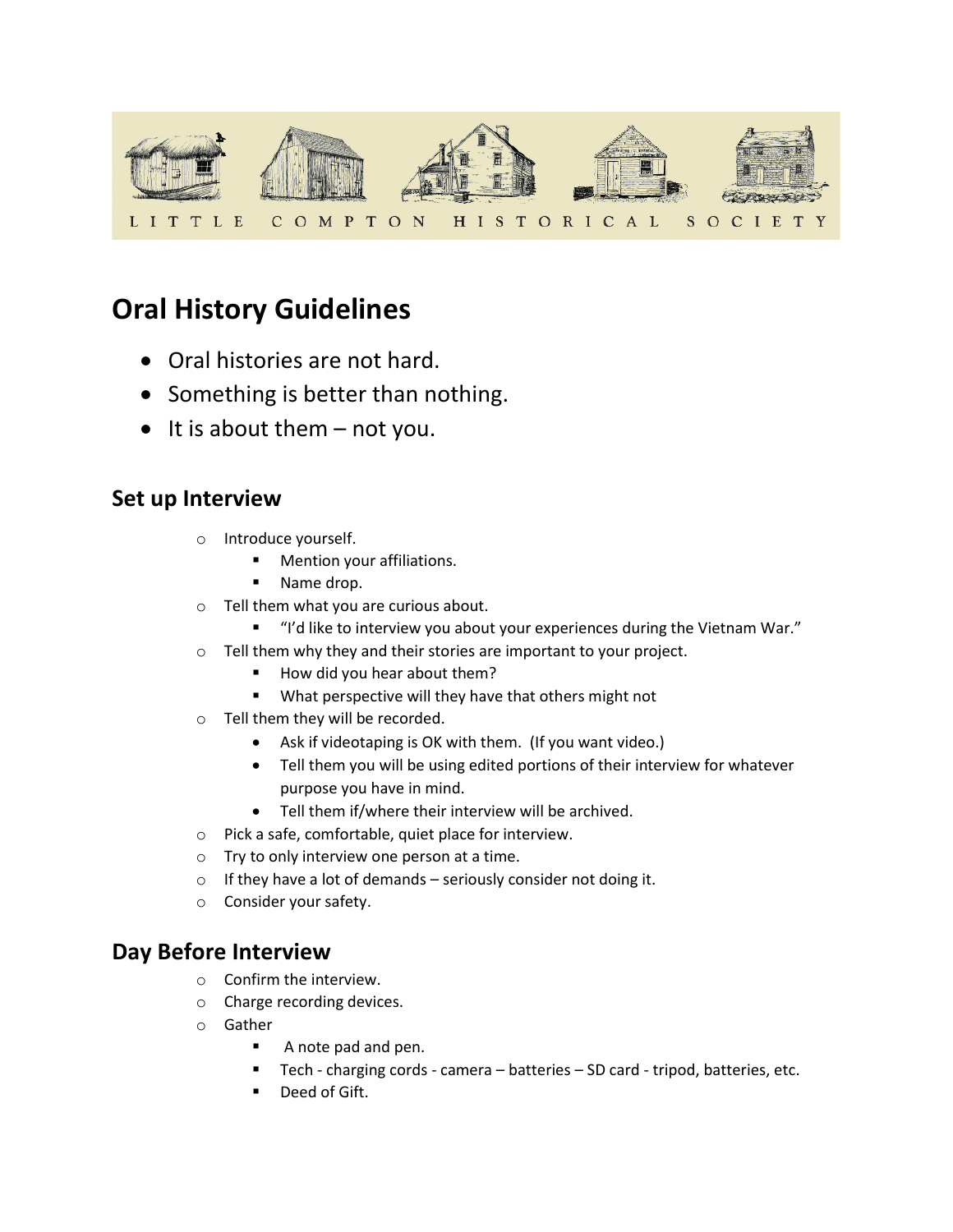# **The Interview**

#### Before you Turn on Recorder

- o Be friendly and welcoming.
- o Help them be comfortable.
	- Comfy chair.
	- Table if necessary.
	- Water.
- o Control the environment.
	- Minimize background noise.
		- Phones
		- Open windows
		- Grandfather clocks
	- Minimize potential for interruptions.
		- Sign on the door
- o Explain how the recorder works.
	- Decide what you will do if they ask you to turn off the recorder.
		- This happens a lot.
		- Remember to turn it back on when they are willing to go back on the record.

#### Turn on Recorder

o Double check that light is on, and person is properly framed.

#### Scripted Beginning

- o Orientation
- o Archive

#### *You*

*This is (your name). Today's date is (date). I'm with (name of person you are interviewing) at (location) to do an oral history interview about (topic).* 

*Them - hand them a paper with questions to get the nuts & bolts out of the way.* 

*My name is (name.) I was born on (date) in (place). My address was (). My parents were (name of father & mother.) And possibly more facts related directly to your project. (I began working for The Providence Ice Company in 1935 when I was 15 years old.)*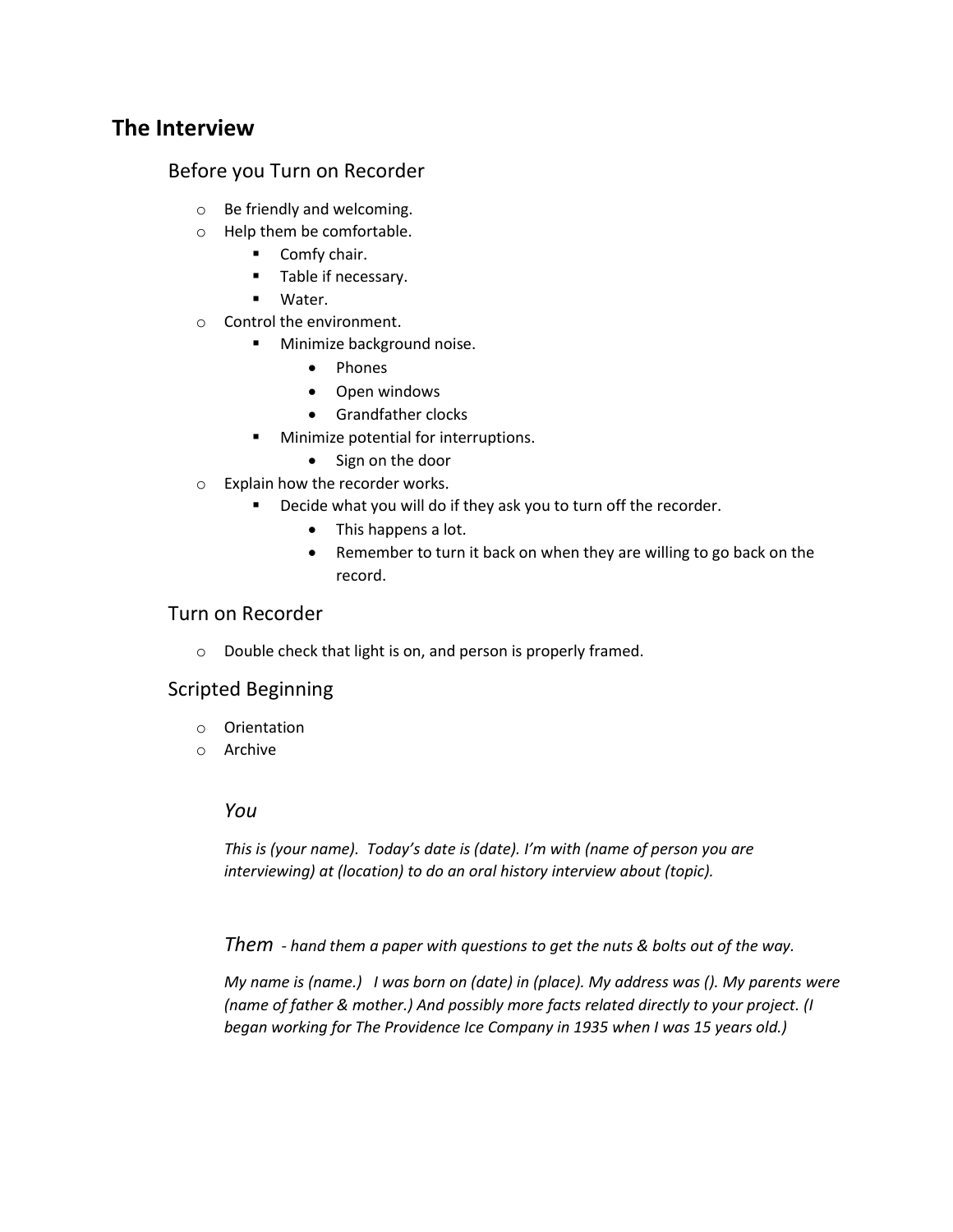# Open-Ended Questions

- o Do not interrupt
- o Speak as little as possible
- o Let them fill the silence
- o Use facial expressions to signal approval
- o Take notes
- o Wait for natural end of story to ask follow-up questions spelling clarifications dates
- o 45 minutes is often just about right
	- *Tell me about (or more about) …*
	- *I'd really like to know more about….*
	- *What do you remember about ….*
	- *Can you take me step by step through the day (of the storm, etc.)*
	- *Describe a typical day (when you were in 4th grade, at the mill, etc.)*
	- *What are your earliest memories of ….*
	- *Tell me your favorite story (from high school, about your mom, etc.)*

## Wrapping Up

- *We scheduled this interview a while ago, I wonder what stories have you been thinking about sharing with me since then?*
- *What other questions should I have asked you today?*
- *What is the most important thing you would like people to know about (topic)?*

## Thank Them

Take at Least One Photograph of Them (also photograph photos or objects

## Sign Deed of Gift

Keep Recording Going Until You Say Goodbye

## **After the Interview**

- o Send a Thank You Note Ideally Handwritten
- o Make Back-up Copy
	- Labeled So Others Can Find It